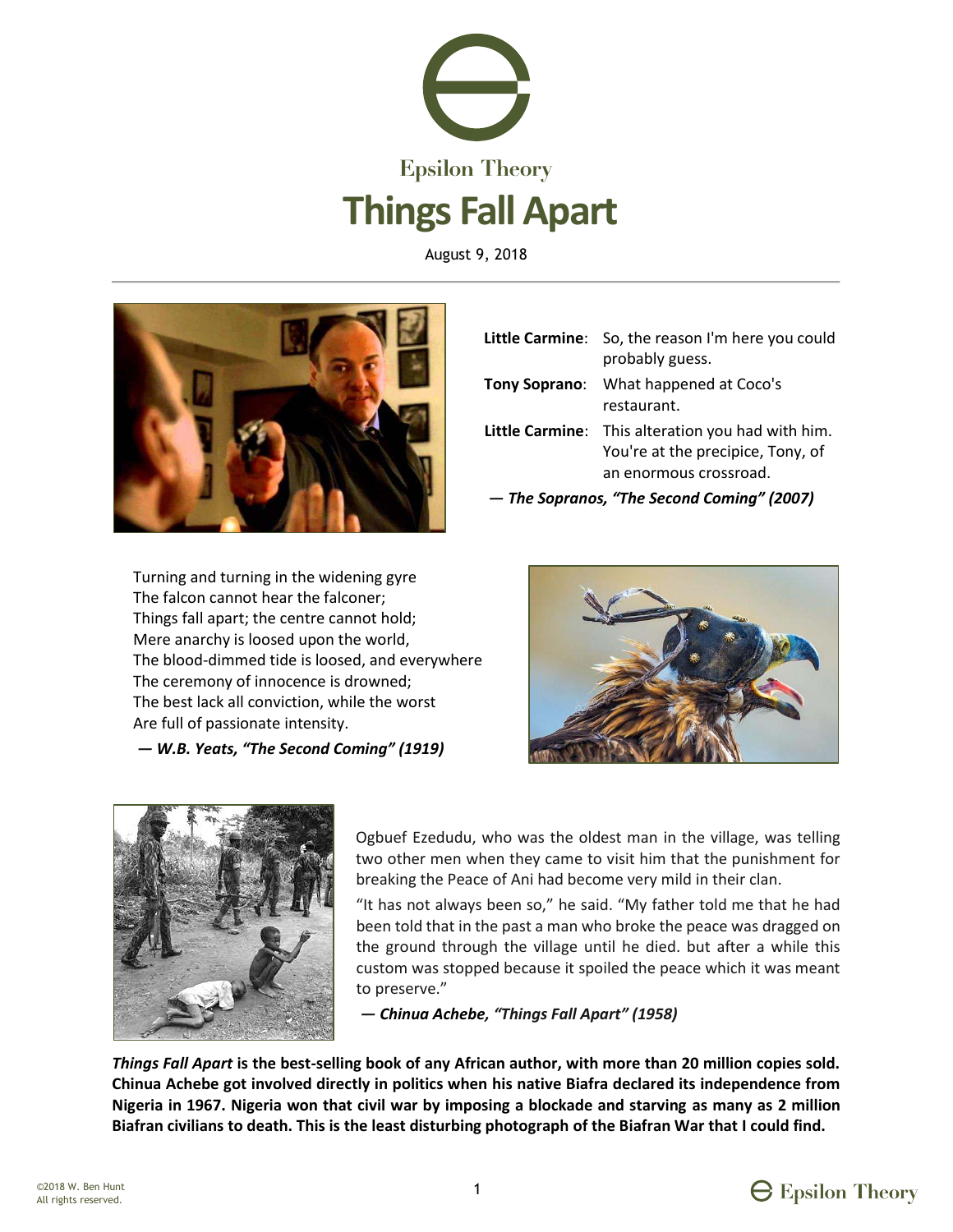### Revenge is profitable, gratitude is expensive. - Edward Gibbon, "The Decline and Fall of the Roman Empire" (1776)

We are all Tony Soprano today. We've tried to reason with Phil Leotardo. We've tried to compromise. We've tried to maintain the cooperative institutions of Our Thing. But the guy won't take "yes" for an answer. He wants it ALL. So when one of his crew insults our daughter, we lose our mind. We overreact. We suffer Phil Leotardo Derangement Syndrome and we kick the lieutenant's teeth in. Now we've got a choice. Do we settle with the guy we hate? Do we voluntarily pay the heavy price for breaking the "norms" of conflict with a guy who we suspect wouldn't hesitate to break any norm at all? Little Carmine's comic relief notwithstanding, we all believe that we are at the precipice of an enormous crossroad in American politics.



But what if it's not a choice at all? What if the choice has already been made for us? What if we are immersed in a competitive equilibrium of a competitive game, where the only rational choice is to go to the mattresses? To do unto others as they would do unto you ... but to do it first. What then?

I don't want to overstate the case. It bugs me to no end when people say that something is "another Pearl" Harbor" or that we're talking about a "civil war". You know what's like Pearl Harbor? Pearl Harbor was like Pearl Harbor. You know what's like a civil war? Go to Wikipedia and look up Biafra, and then get back to me about how awful it is that Democrats and Republicans are figuratively at each others' throats, not literally.

But for First World snowflakes like you and me, this is a big deal. This is a new equilibrium in the American political metagame. This is the breaking of mediative and cooperation-possible political institutions and practices, and their replacement by non-mediative and cooperation-impossible political institutions and practices. This is what it looks like, in a modern Western context, when things fall apart.

How did we get here? We got soft. I don't mean that in a macho sort of way. I don't even mean that as a bad thing. I mean that, just like the Romans of Gibbon's history and just like the Africans of Achebe's novel and just like the mobsters of the Sopranos, we have long forgotten the horrors of literal war and why we constructed these cooperatively-oriented institutions in the first place. We are content instead to trust that the Peace of Ani or the Peace of the Five Families or the Pax Romana or the Pax Americana is a stable peace – a stable equilibrium – where we can all just focus on living our best lives and eking out a liiiithe bit of relative advantage. We are content to become creatures of the flock, intently other-observing animals, consumed by concerns of relative positioning to graze on more grass than the sheep next to us. Besides, it's so wearying to maintain the actual intent of the old institutions, to mean it when you swear an oath to a Constitution or a god or a chief, and not just see it as an empty ritual that must be observed before getting the keys to the car.

This has all happened before.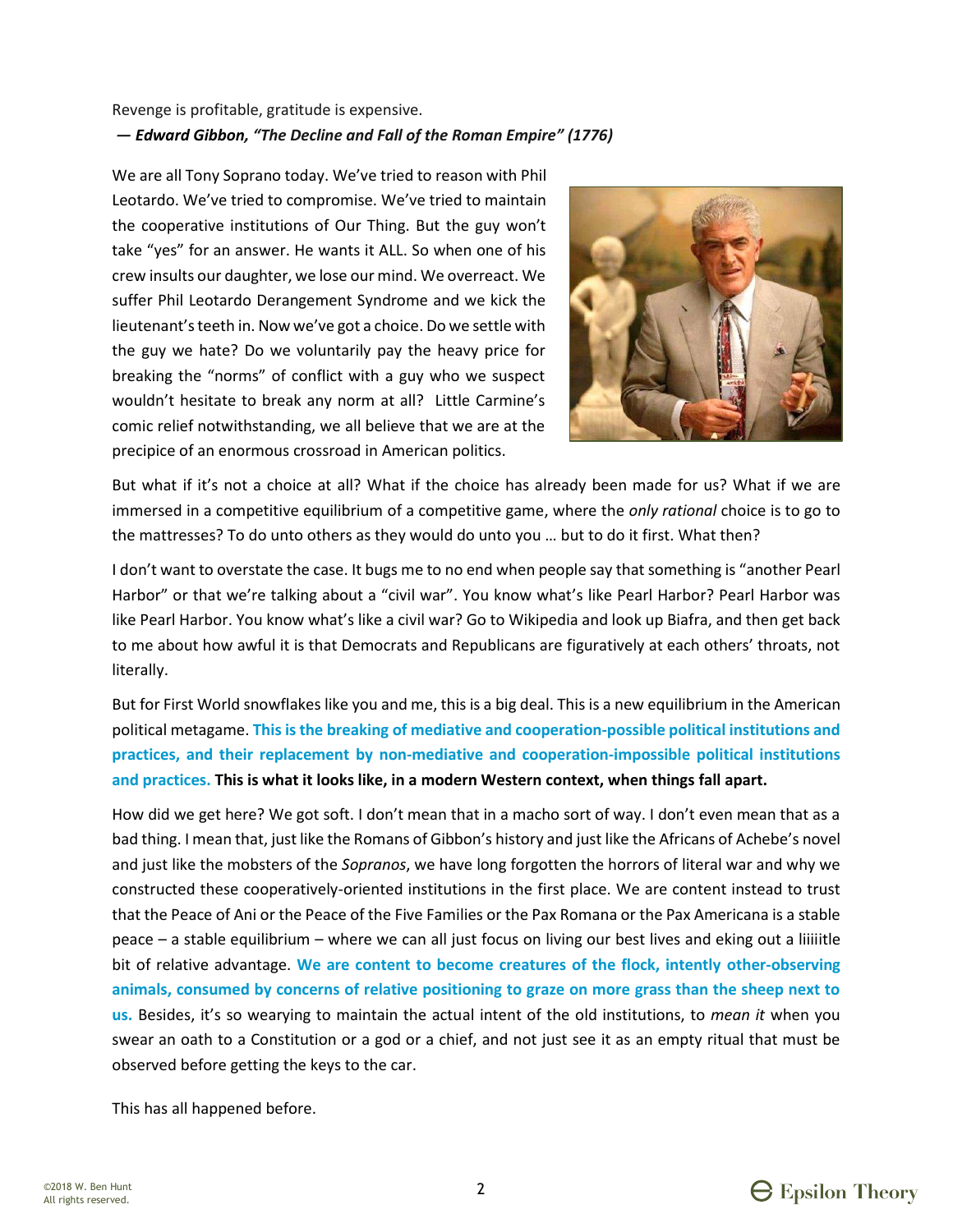**NARRATOR:** And so it came to pass that in the late days of empire, both Rome and America waged remote control wars through vassal states and provincial "citizens", wars that were no longer debated by the Senate but were announced by administrative fiat alongside a schedule of entertaining games and pleasing economic distributions, wars that could last for decades in farther and farther flung corners of the empire, wars that were all about naked commercial interest even as they were gussied up with strong words of patriotism.



Sure, tell me again how much we've advanced over the past 2,000 years, how much smarter we are, how much more self-aware and woke we are. What's the difference between a President Trump and an Emperor Commodus? Commodus didn't have cruise missiles for his Syrian theatrics. That's really about the extent of it.

And it's not Trump per se, although Trump - like Phil Leotardo or Commodus - is the apotheosis of what I'm talking about. If it weren't Trump, it would be someone just as ridiculous. It WILL be someone just as ridiculous in the future, probably someone on the other side of the political spectrum, someone like Elizabeth Warren or Kamala Harris. See, I am an equal opportunity connoisseur of ridiculous politicians. I'd say don't @me, all you Trumpkins and Good Leftie Soldiers alike, but it won't do me any good. Ah, well. That's the thing about an equilibrium. That's the thing about a widening gyre. The times make the man. Or the woman.

Here's what a widening gyre looks like.



Notes: Ideological consistency based on a scale of 10 political values questions (see methodology). The blue area in this chart represents the ideological distribution of Democrats and Democratic-leaning independents; the red area of Republicans and Republican-leaning independents. The overlap of these two distributions is shaded purple.

Source: Survey conducted June 8-18, 2017.

PEW RESEARCH CENTER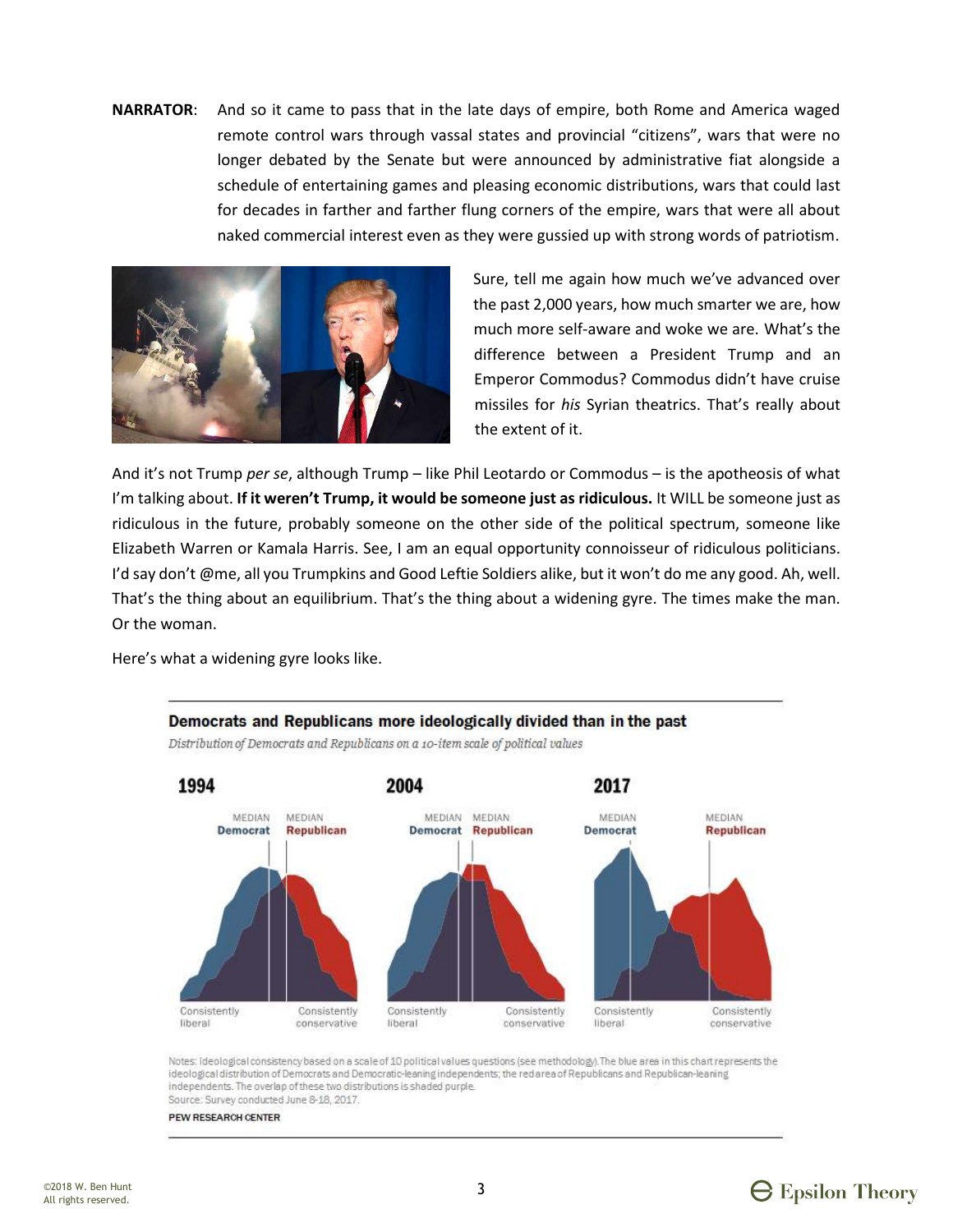The Pew Research Center does consistently excellent work on U.S. voting patterns. In this long-running research series, they tend to focus on the distance between the median Democrat voter and the median Republican voter, and that's all well and good. What I'm focused on however, is the *shape* of the Democrat and Republican electorate distributions, such that the overall distribution in 2017 is no longer a singlepeaked something-akin-to-a-bell-curve as it was in 2004, but is instead a double-peaked or (to use a \$10 word) bimodal distribution.

The bimodal distribution began to take shape in 2014, well before Trump came on the scene, but it's just gotten more and more pronounced since his 2016 election. There's a time-lapse animation of these charts here that's cool to watch, and I've put a solo shot of the 2017 results below.



So what's the problem with a bimodal distribution? The easiest way to think about it is to compare the size of the purple area (where both the Republican and the Democrat electorate overlap) with the pure blue area (Democrat with zero Republican overlap) and the pure red area (Republican with zero Democrat overlap). When the purple area is smaller than both the blue area AND the red area, a centrist politician (someone between the median Democrat and the median Republican) can win neither a national nomination nor a national election in a two-party system. For any centrist candidate or policy, there exists a winning majority of voters on both the left AND the right who will favor a competing candidate or policy on both the left AND the right. This is what it means to say that the center cannot hold.

This chart is why incumbent Republicans who speak up against Trump or Trump policies lose their primaries to 9-11 Truthers and that incel-in-training kid in 10<sup>th</sup> grade history class who proclaimed that the Civil War wasn't really about slavery. This chart is why incumbent Democrats who aren't outright Socialists lose their primaries to latte-sipping, fashion-forward young things who honest-to-god believe that Fidel Castro and Yasser Arafat had some pretty good ideas if you just stop and think about it.

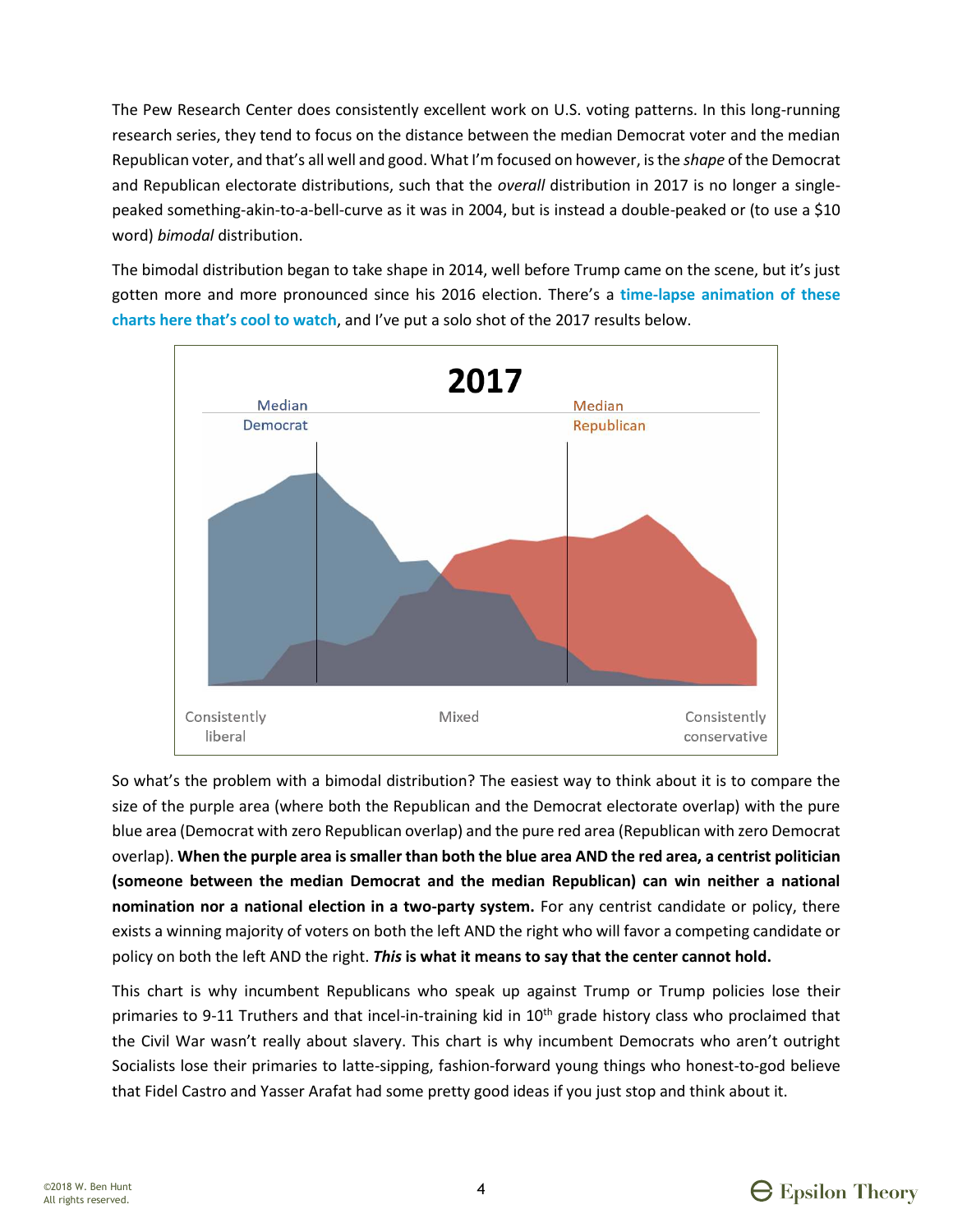This chart is why mainstream and relatively centrist political candidates like Hillary Clinton lost. This chart is why mainstream and relatively centrist politicians like Paul Ryan are quitting. And yes, this chart is why I will get angry emails saying, "how dare you call that devil incarnate [Hillary Clinton/Paul Ryan] mainstream and relatively centrist!" AND emails saying, "good riddance to that mainstream and relatively centrist [Hillary Clinton/Paul Ryan]!". Good times.

If you're an incumbent centrist politician, somewhere to the left of your median voter if you're a Republican and somewhere to the right of your median voter if you're a Democrat, you have exactly two choices.

- 1) You remain silent and just go with the party flow, clinging on for dear life against primary challengers, holding your nose at the party excesses, apologizing to your donors and your spouse in private, and hoping that one day the party comes back to you. You tell yourself "apres moi, le deluge." Or in English, "sweet Jesus, have you seen the racist moron / lunatic communist who would take my place if I quit?", and you've got a big enough ego to believe that sort of excuse as you slowly sell your soul.
- 2) You quit.

That's it. Those are your options. I guess there are variations on #2, where you can either rage-quit (Jeff Flake) if your constituency is an eternal Trumpland desert or slink-quit (Paul Ryan) if your moderate constituency at least gives you a chance for a political comeback one day. But those are your only options.

And when I say that those are your only options, let me pour some cold water on the idea that there are centrist candidates who could carry votes from both parties in a general election, or that the time is somehow ripe for a third political party. Hahahahahahahahaha. No, gentle reader, the idea that Ben Sasse or Joe Biden can ride a purple wave to victory in 2020 is completely and utterly wrongheaded. Look again at that chart. Look again at the size of that purple area today versus its size in the past. In 1994 or 2004, that purple area is where Bill Clinton and George Bush lived and thrived. Today, that purple area is where political candidates go to die.

The idea of a third party is somewhat more interesting, but only somewhat. The interesting part is that most liberal democracies have had bimodal electorate distributions for a long time. We call this Europe. And if, like European democracies, the United States had a proportional representation system, where getting 20% of the national vote would give you 20% of the seats in Congress, well then, centrists would no longer be the sad sacks of American politics. On the contrary, they'd be the swing partner in any conceivable coalition and would wield enormously outsized political power. But we don't have proportional representation, and until that happy day of a Constitutional convention and a complete reconfiguration of American democracy ... *fuhgeddaboutit*, as Tony Soprano would say.

The bottom line is this. In a two-party system with high-peaked bimodal electorate preferences:

## *There is no winning centrist politician. There are no stable centrist policies.*

Sorry.

One of the big points of *Epsilon Theory* is to call things by their proper names, to speak clearly about what IS. And what America IS today is a two-party political system with high-peaked bimodal electorate

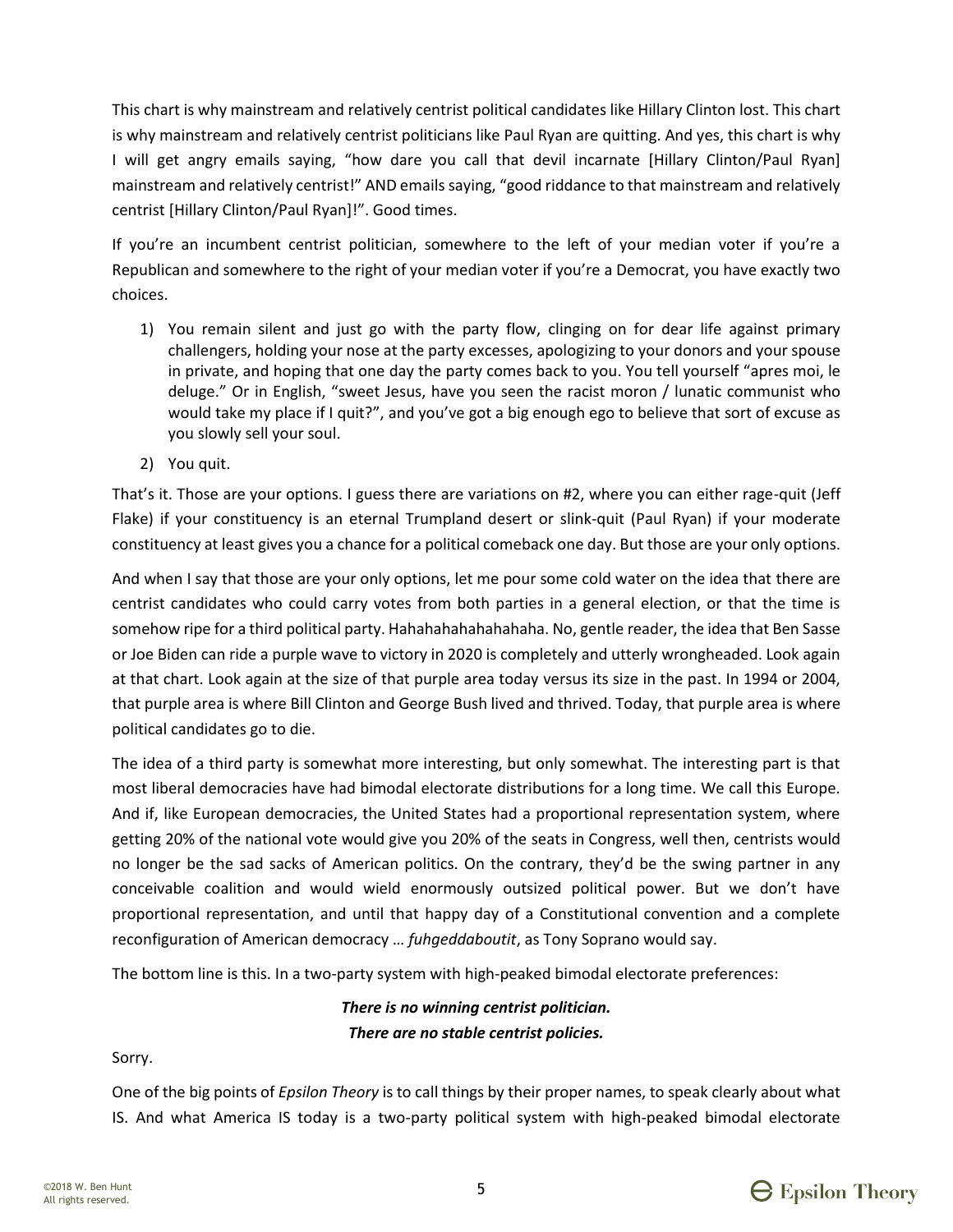preferences. So long as that is the case, we will be whipsawed between extremist candidates of the Right and the Left. Our choices for president in 2020 will be The Mule and Madame Defarge. Enjoy.

I say "enjoy" because I can't help but use snark in my despair. But the truth is ... and again, this is what a bimodal electorate preference distribution *means* … a significant majority of Americans will enjoy very much, thank you, a choice between The Mule and Madame Defarge. Or as all the pundits will say on TV, ͞the base sure is excited͟, and that will be true for both Democrats and Republicans.

So why do I despair? Primarily because I think that the policy agendas on both extremist sides are an absolute dumpster fire, and that lurching from stem to stern on fiscal policy and social policy and national defense is a really crappy way to run a country. All I can hope for is gridlock.

But secondarily I despair because, as much as a significant majority of Americans will want and will enjoy a contest of extremists in 2020, an *even larger* majority of Americans will be very *unhappy* with *whoever* wins. A bimodal electorate preference distribution doesn't just go away on its own. It doesn't just get better over time. *It is a widening gyre.* It gets *worse* over time, as more and more extremist candidates, full of passionate intensity, strut and fret their hour upon the stage. That's a mixed poetic metaphor, but you get my point. The widening gyre, as Yeats put it so perfectly, is a period of *mere* anarchy, not special or momentous anarchy. It is a tale told by, if not idiots, then ridiculous people, full of sound and fury and ultimately accomplishing nothing.

Has all this happened before? Sure. Time to dust off your copy of Gibbon's *Decline and Fall*. Time to reread Will and Ariel Durant. Just be forewarned, the widening gyre can go on for a loooong time, particularly in the case of a major empire like Rome or America. It took the Romans about four centuries to officially exhaust themselves, at least in the West, with a few headfakes of resurgence along the way. Four centuries of mostly ridiculousness. Four centuries of profitable revenge and costly gratitude. Four centuries of a competitive equilibrium in a competitive game.

Has this happened before in American history? Hard to say for sure (how dare the Pew Research Center not be active in the 1850s!), but I think yes, first in the decade-plus lead-up to the Civil War over the bimodally distributed issue of slavery, and again in the decade-plus lead-up to World War II over the bimodally distributed issue of the Great Depression. I really don't think it was an accident that both of these widening gyres in American politics ended in a big war.

I think that's how this widening gyre ultimately resolves itself, too. In a big war. Not another Civil War, because the issues at stake today in the aftermath of the Great Recession aren't existential and foundational like slavery, but are echoes of exactly the same issues we wrestled with in the aftermath of the Great Depression. No, we'll need a big war with an Other to get out of this.

So one way or another, that's what we're gonna get.

*This is Part 1 of a three-part series. Next, what's the market/investing corollary to all this? Because there is one. And finally, what do we DO about this, as both investors and as citizens? Spoiler Alert: you may not like the answer.*